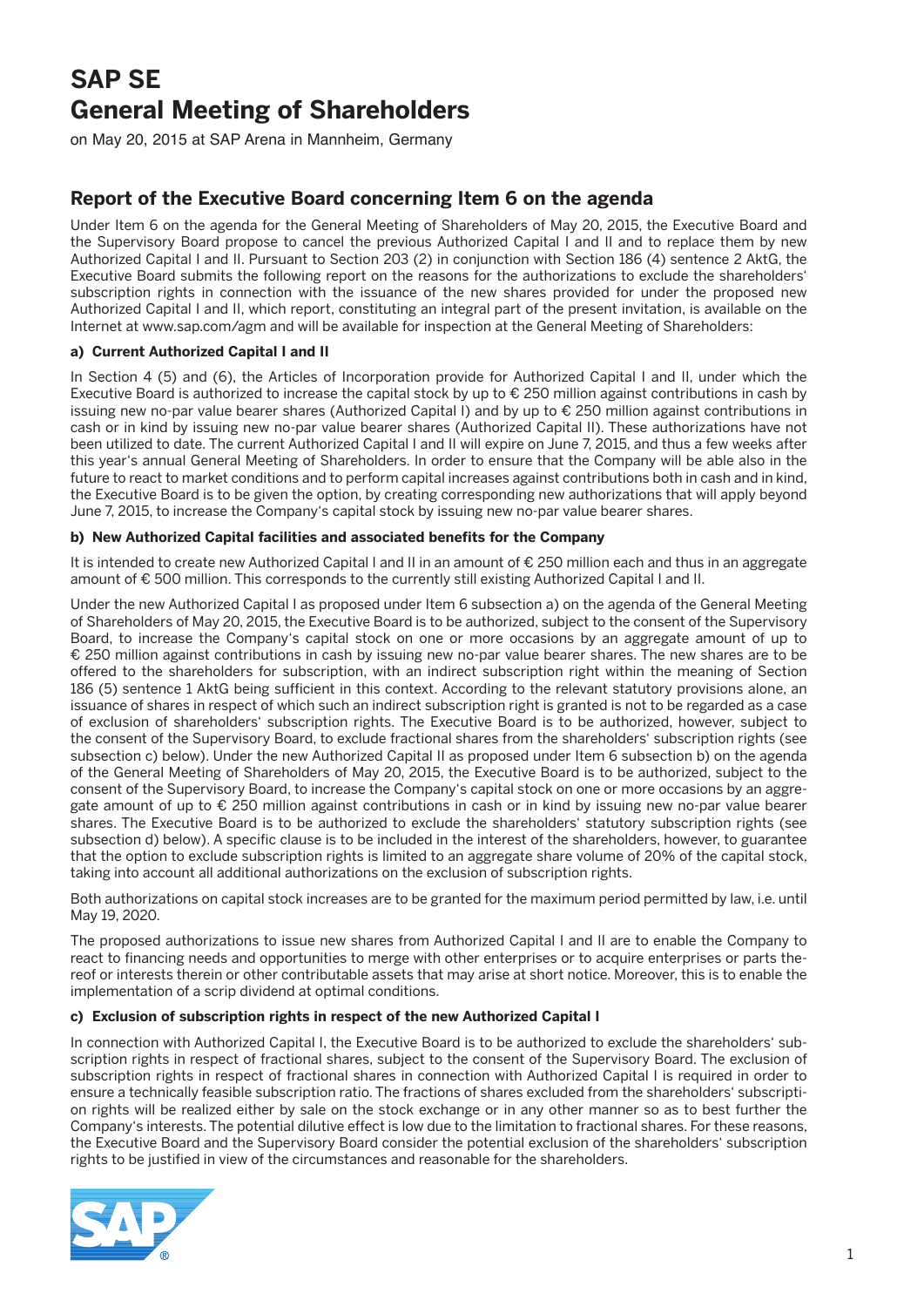#### **d) Exclusion of subscription rights in respect of the new Authorized Capital II**

Under Authorized Capital II, the Executive Board is to be authorized, subject to the consent of the Supervisory Board, to exclude the shareholders' subscription rights in connection with capital increases against contributions in cash if the total pro rata amount of capital stock represented by the new shares in respect of which the shareholders' subscription rights are excluded does not exceed 10% of the Company's capital stock existing on May 20, 2015 or at the time the authorization is registered or at the time the new shares are issued and the issue price of the new shares is not substantially below the trading price of listed shares of the same class carrying the same rights at the time the Executive Board finally determines the issue price. The statutory basis for this so-called simplified exclusion of shareholders' subscription rights is Section 203 (1) and (2) in conjunction with Section 186 (3) sentence 4 AktG. A possible deduction from the relevant trading price will presumably not exceed 3%, and in no event 5%, of the trading price. This option to exclude the shareholders' subscription rights as provided for in Section 186 (3) sentence 4 AktG will enable the Company to quickly, flexibly and cost-effectively exploit opportunities arising as a result of prevailing stock exchange conditions. The sales proceeds that can be realized by fixing a price that is close to market will as a rule result in a significantly higher inflow of funds per share than in the case of a placement of shares with subscription rights, thus ensuring the highest possible inflow of equity. By avoiding the time-consuming and expensive handling of subscription rights, the Company will furthermore be able to meet its equity requirements quickly when market opportunities arise at short notice. Section 186 (2) sentence 2 AktG allows the subscription price to be published three days prior to the expiration of the subscription period at the latest. However, in light of the volatility in the stock markets, this still involves a market risk, in particular a price change risk, for several days, which may lead to safety margins being deducted when the selling price is determined and, therefore, to conditions that are not close to market. In addition, if the Company granted subscription rights, it would not be in a position to react quickly to favorable market conditions due to the length of the subscription period. The authorization to use treasury shares as set out in subsection e) of the authorization to purchase and use treasury shares resolved by the General Meeting of Shareholders of June 4, 2013 under Item 5 on the agenda also serves this purpose. However, the intention is to provide the Company with the necessary flexibility to be able to achieve this purpose also independently of a repurchase of treasury shares.

In order to ensure that the threshold of 10% of the capital stock stipulated in Section 186 (3) sentence 4 AktG for the simplified exclusion of shareholders' subscription rights is complied with, the authorization to issue new shares subject to a simplified exclusion of shareholders' subscription rights is limited to shares representing a pro rata amount of 10% of the Company's capital stock. The calculation of the 10% threshold is to be made on the basis of the amount of capital stock existing on May 20, 2015, at the time the authorization is registered in the commercial register and at the time the shares are issued, whichever is the lowest. Moreover, the resolution proposal provides for a deduction clause, according to which the authorization volume will be reduced to the extent that other authorizations concerning the simplified exclusion of shareholders' subscription rights are exercised from the date of the General Meeting of Shareholders. This is to ensure that the 10% threshold stipulated in Section 186 (3) sentence 4 AktG is observed, taking into account all authorizations providing for the option to exclude subscription rights in accordance with Section 186 (3) sentence 4 AktG, whether applied directly, analogously or *mutatis mutandis*. For the stated reasons, the proposed authorization is in the interests of the Company and its shareholders. Since the issue amount for the new shares will have to be determined by reference to the trading price and the volume of the authorization is limited, the interests of the shareholders are adequately protected. Shareholders wishing to maintain their participation ratios can do so by acquiring additional shares on the stock exchange. The portion of freely floating shares of the Company exceeds 75%. In the 2014 calendar year, the entire volume of trading in SAP shares on German exchanges amounted to more than 62% of the Company's capital stock.

Moreover, the Executive Board is to be authorized under Authorized Capital II, subject to the consent of the Supervisory Board, to exclude the shareholders' subscription rights in the context of capital increases against contributions in kind where shares are granted as consideration in connection with mergers with other enterprises or acquisitions of enterprises or parts thereof or interests therein or of other contributable assets.

SAP SE has to cope with global competition. The Company must always be in a position to act promptly and flexibly in the national and international markets in the interests of its shareholders. This also includes the option to acquire enterprises or parts thereof or interests therein with a view to enhancing the Company's competitive position or to merge with other enterprises. This can, among other things, consolidate or strengthen the Company's market position or enable, facilitate or accelerate market entry in new fields of business. In individual cases, the best possible way of implementing this option in the interests of the shareholders and the Company may consist in merging with another enterprise or acquiring an enterprise or parts thereof or interests therein by way of granting shares in the acquiring company. In the case of mergers with other enterprises, the granting of shares may already be required by statutory provisions pursuant to which the merger is effected. Practical experience also shows that

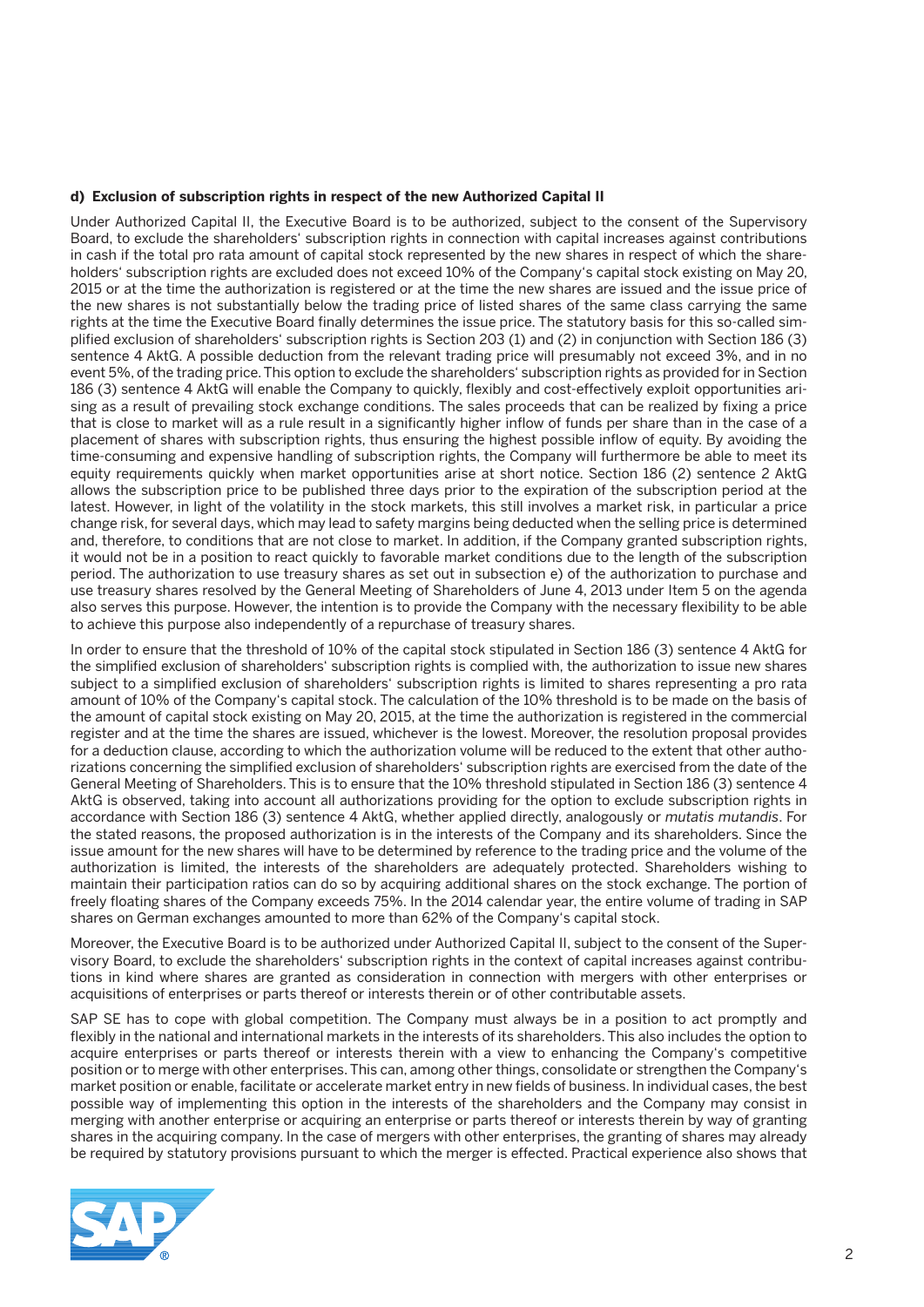the shareholders of companies that are attractive acquisition targets frequently request the delivery of shares in the acquiring company as consideration for the respective sale, e.g. for tax reasons or in order to continue holding a stake in the previous business. In order to be in a position to also acquire such companies, SAP SE must be able to grant new shares as consideration. The authorization to use treasury shares as set out in subsection f) of the authorization to purchase and use treasury shares resolved by the General Meeting of Shareholders of June 4, 2013 under Item 5 on the agenda also serves this purpose. However, the intention is to provide the Company with the necessary flexibility to be able to achieve this purpose also independently of a repurchase of treasury shares. Furthermore, the purchase and the number of treasury shares held is limited to 10% of the capital stock, which means that larger mergers and acquisitions can be implemented with new shares from Authorized Capital II than with repurchased treasury shares. Finally, with new shares from authorized capital merger and acquisition projects can be implemented without adversely affecting the Company's liquidity. In addition, it is intended to enable the purchase of other contributable assets against issue of new shares from Authorized Capital II. In acquisition projects it may be sensible in economic terms to purchase other assets besides the acquisition target as such, e.g. assets that serve the economic purpose of the acquisition target. This applies in particular if an enterprise to be acquired does not own the rights to intangible assets associated with its business operations (such as industrial property rights, copyrights, license rights and rights of use, etc.). In such and comparable cases, SAP SE is to be in a position to purchase assets associated with the acquisition project and grant shares as consideration for this, be it in order not to adversely affect the Company's liquidity or because the seller so requests, provided that the relevant assets are contributable. In addition, it is intended to enable the subsequent granting of shares instead of money in cases where a cash payment was initially agreed for the acquisition of an enterprise or parts of or equity interests in enterprises and to not adversely affect liquidity this way. Finally, it is intended to enable the purchase of assets not associated with an acquisition project against granting of new shares, be it in order not to adversely affect the Company's liquidity or because the seller so requests. Relevant assets are in this respect in particular intangible assets within the meaning described above. In this context too, such assets must be contributable assets. Such acquisitions may be considered for example if the utilization of the respective intangible assets for the development of existing or new products of the SAP group is in the interests of the Company.

The issue of shares against contributions in kind requires that the value of the contribution in kind be in reasonable proportion to the value of the shares so that SAP SE will not suffer any disadvantage in this context. By contrast, if shareholder subscription rights were to be maintained, mergers with other enterprises and acquisitions of enterprises or parts thereof or interests therein or of other contributable assets involving the granting of new shares in the Company would be impossible, rendering the associated benefits for the Company and the shareholders unattainable.

The Company is currently not contemplating any specific merger or acquisition in respect of which it intends to make use of this option. Should any specific opportunities open up with regard to mergers with other enterprises or acquisitions of enterprises or parts thereof or interests therein or of other contributable assets, the Executive Board will carefully assess in each individual case whether or not to exercise the authorization to increase the capital by granting new shares. The Executive Board will do so only if it arrives at the conclusion that the relevant merger or the acquisition of the relevant enterprise or part thereof or interest therein or the acquisition of other contributable assets in return for the granting of SAP shares is in the best interests of the Company. The Supervisory Board will give its required consent only if it arrives at the same conclusion.

Having considered all of the above circumstances, the Executive Board, acting with the consent of the Supervisory Board, considers the potential exclusion of shareholders' subscription rights in the cases specified above to be justified in view of the circumstances and reasonable for the shareholders for the stated reasons, in particular if the potential dilutive effects are taken into account.

The Executive Board is further to be authorized under Authorized Capital II, with the consent of the Supervisory Board, to exclude shareholders' subscription rights where the capital is increased against contributions in kind in order to be able to implement a scrip dividend at optimal conditions. In a scrip dividend, shareholders are given the option of contributing their entitlement to the dividend payment that arises with the resolution on the appropriation of earnings by the General Meeting of Shareholders to the Company as a contribution in kind in order to subscribe for new shares in the Company. A scrip dividend can be implemented as a regular rights issue, in particular in compliance with the provisions of Section 186 (1) AktG (minimum subscription period of two weeks) and Section 186 (2) AktG (announcement of the issue price no later than three days before the end of the subscription period). In each case, shareholders can only subscribe for whole shares; they will merely receive cash dividends for that portion of the dividend entitlement that is less (or more) than the subscription price for a whole share and cannot subscribe for shares to this extent. There is no intention to offer fractional interests or to establish trading of subscription rights or fractions thereof. This is considered to be justifiable and appropriate as the shareholders receive